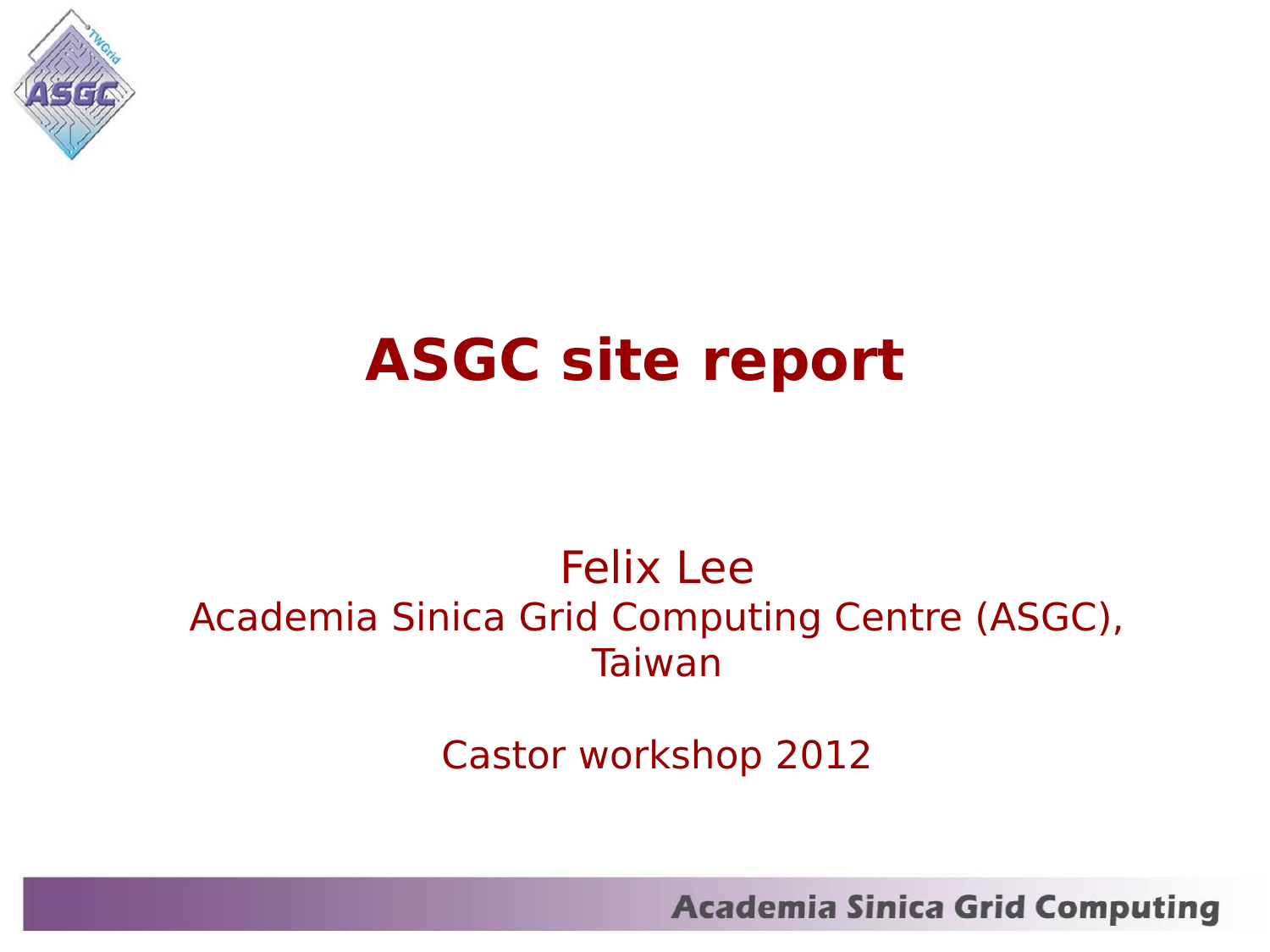# Castor operation (Man power)

- Albert left.... (-1 FTE)
- New member in Storage operation: SyueYi Liao. (0.5FTE)
- Oracle DBA: Ookey Lai (0.5FTE)
- JhenWei
	- Part time Castor operation....
- Felix
	- Part time Castor operation, emergency problem solving.
- Still looking for dedicated person for Castor operation.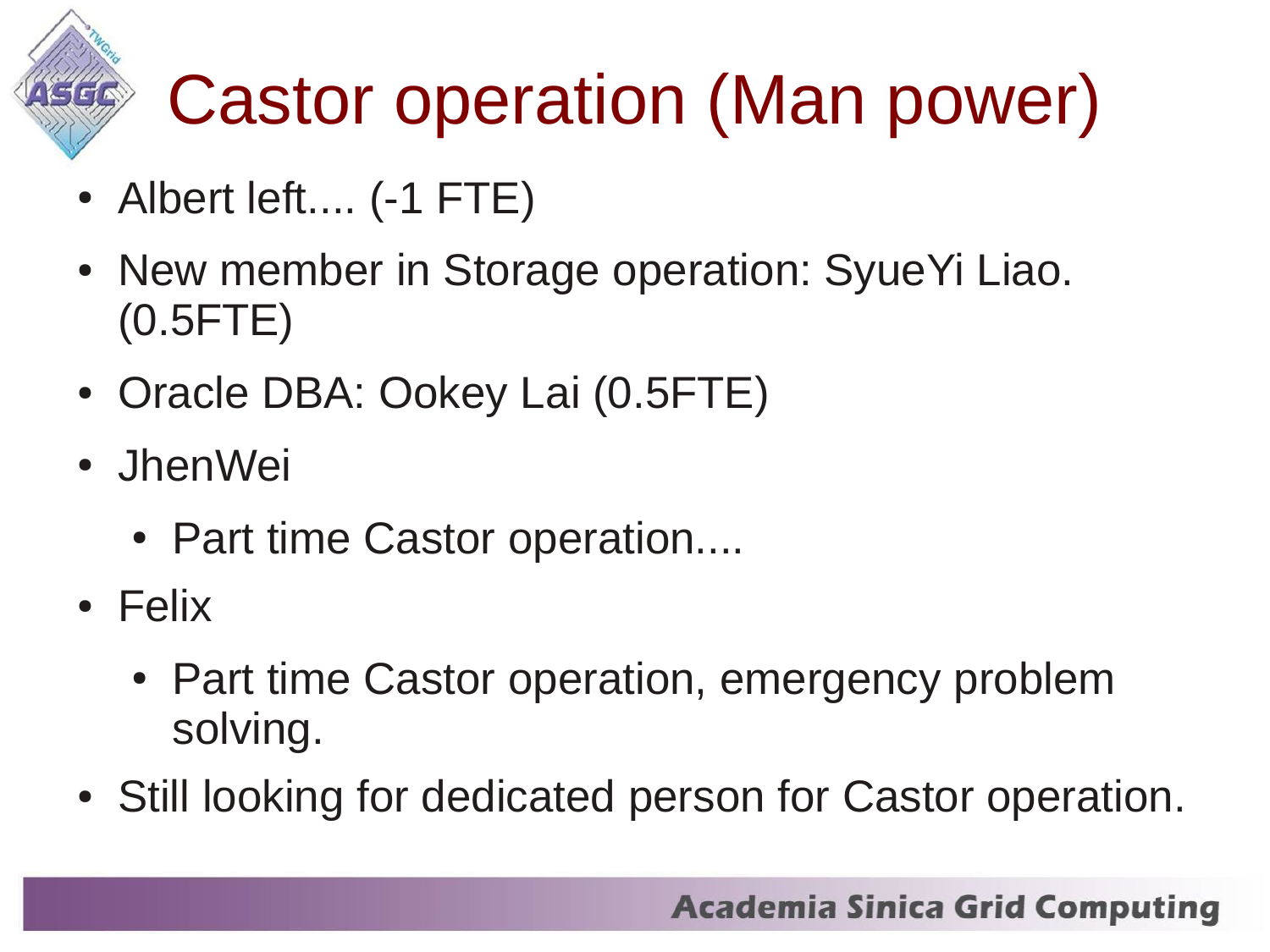### Current Castor SW

Starger, NS: 2.1.11-9

- $SRM: 2.11-0$
- Switch to Transfer manager since 2.1.11-5
- It's running well so far.
	- If DB is working fine :)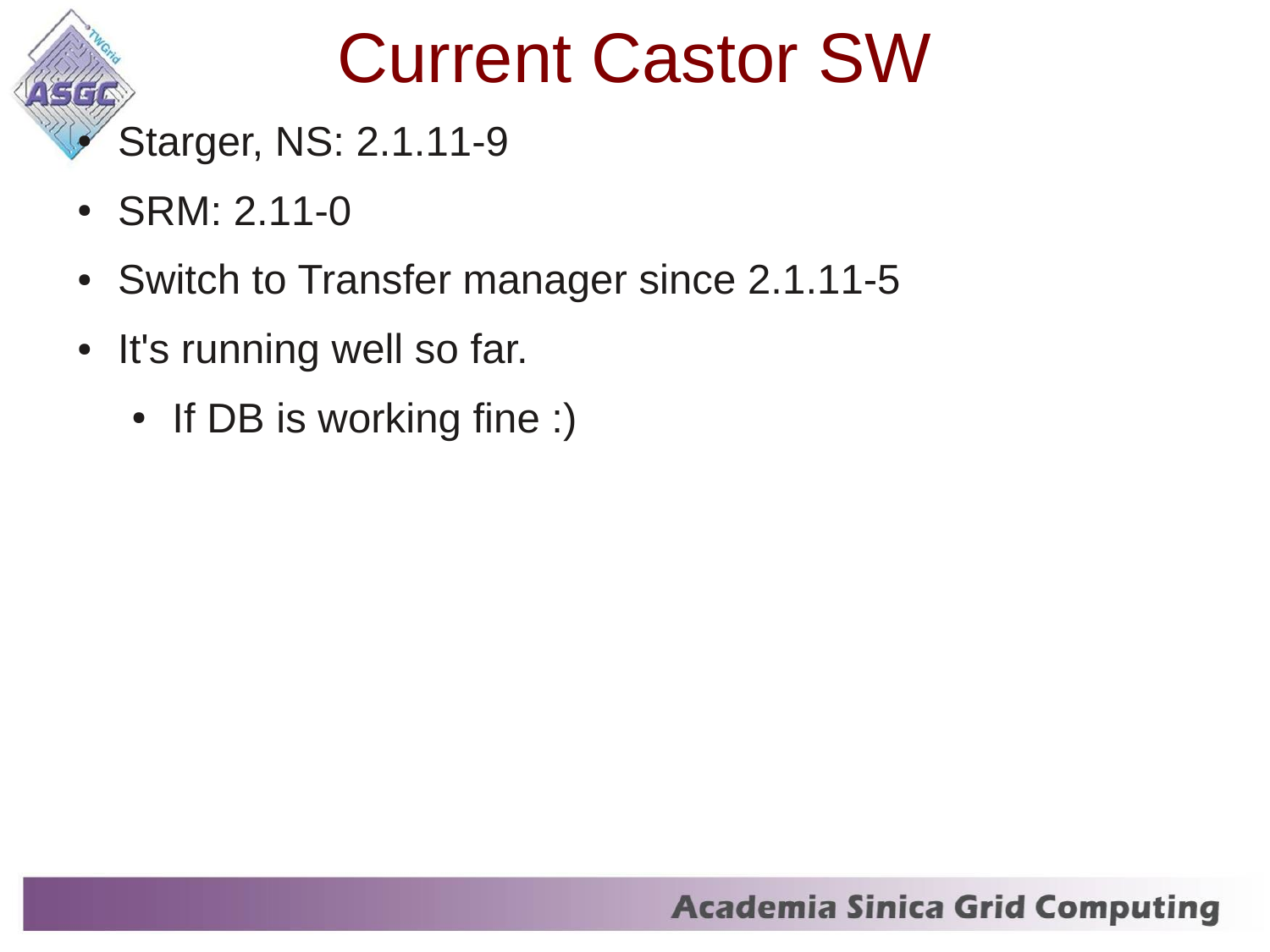# **Current Castor H/W configuration**

- $\sim$ 100 disk servers ->12 disk servers
	- 10GbE available.
	- Quad core system with 16GB memory.
	- Daul 8Gb FC to SAN switch
	- Each disk server manages over 100TB capacity
	- $\cdot$  1.5PB in total.
- 10 tape servers in production
	- Decomissioned 14 old tape servers due to out of warranty.
		- Installing new tape servers.
	- 30 LTO4 drives.
	- $\cdot$  ~3.87PB (~130TB not yet installed)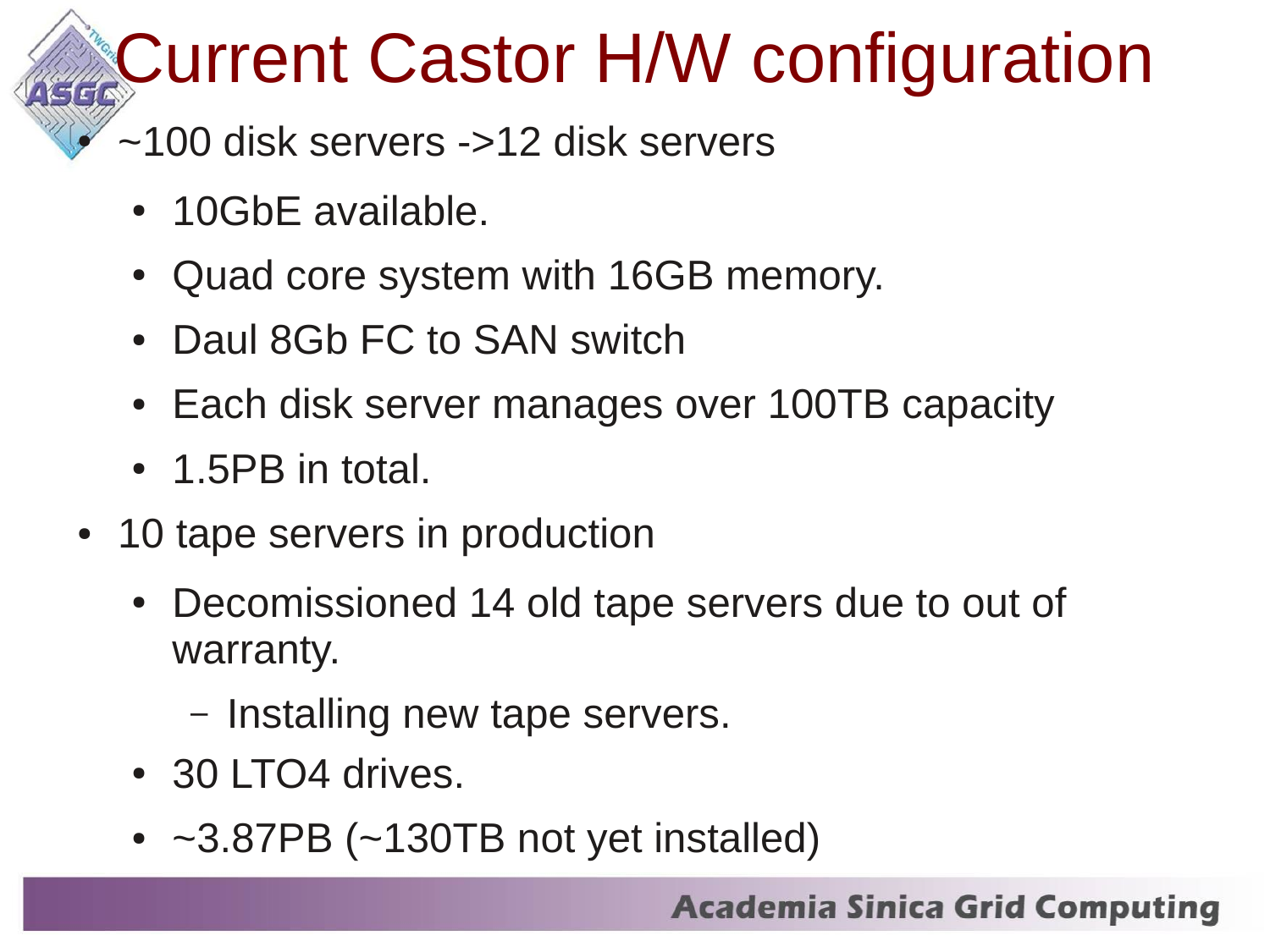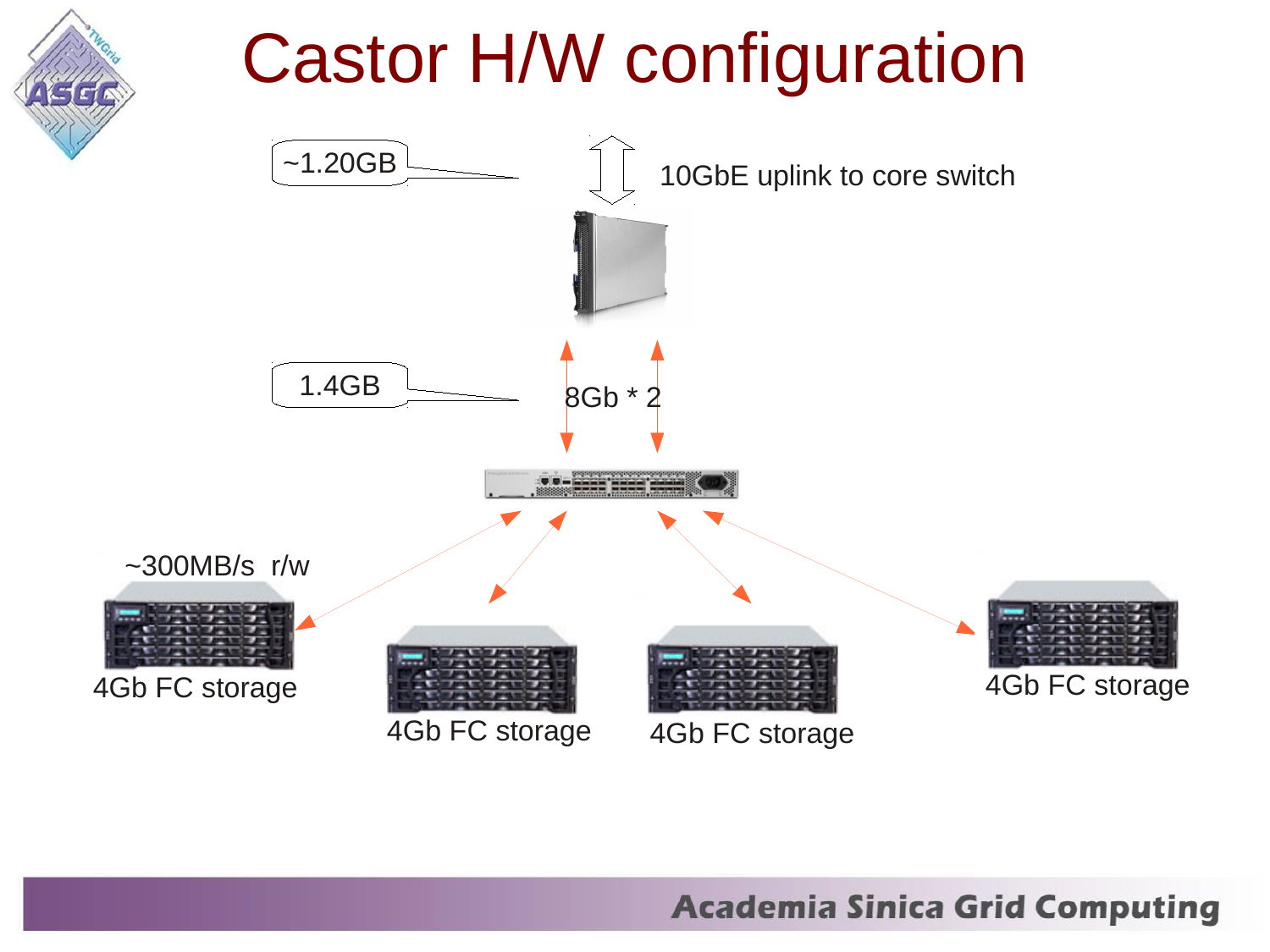### Castor conf. network

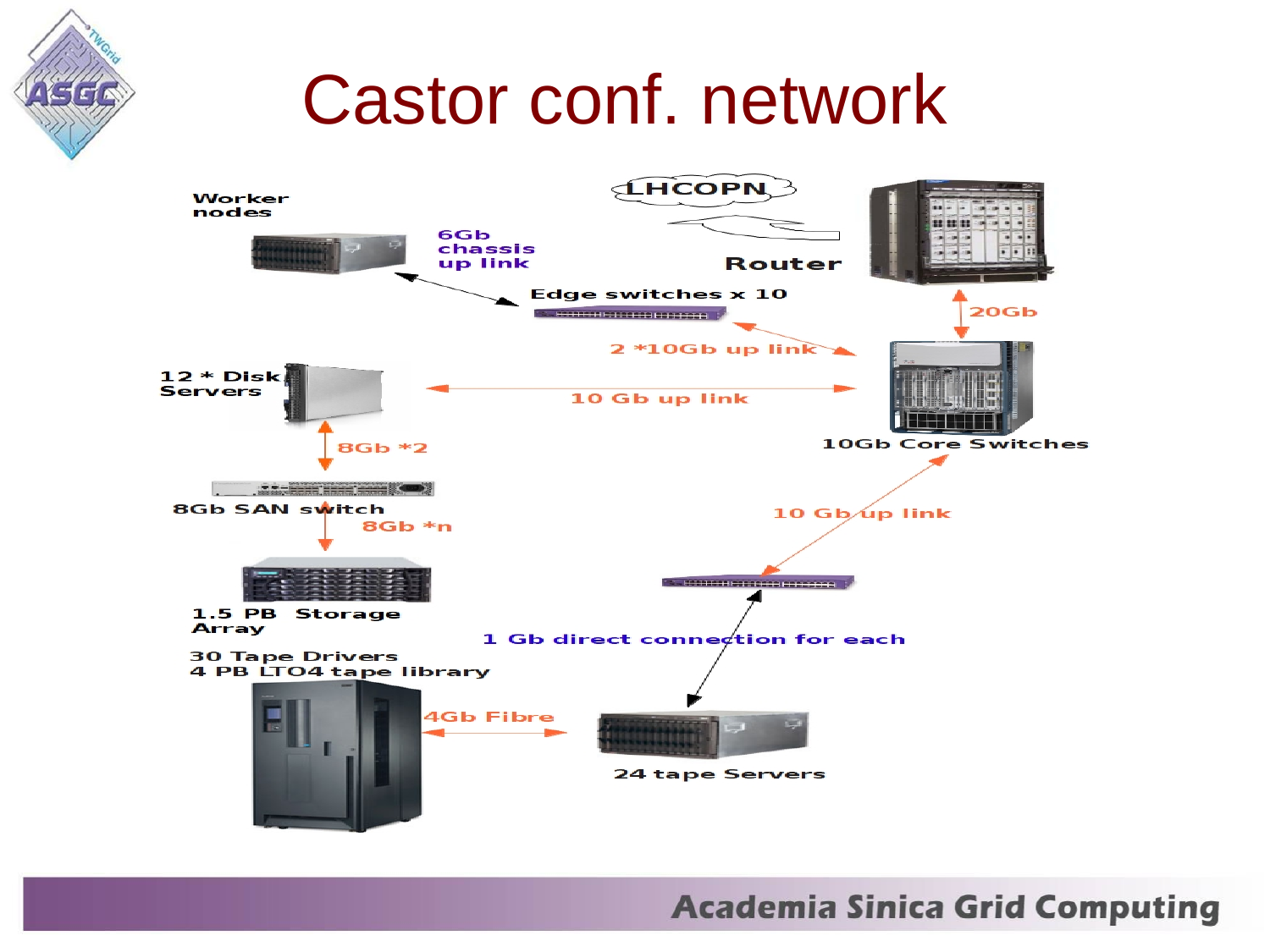



#### **RFIO remote access Job**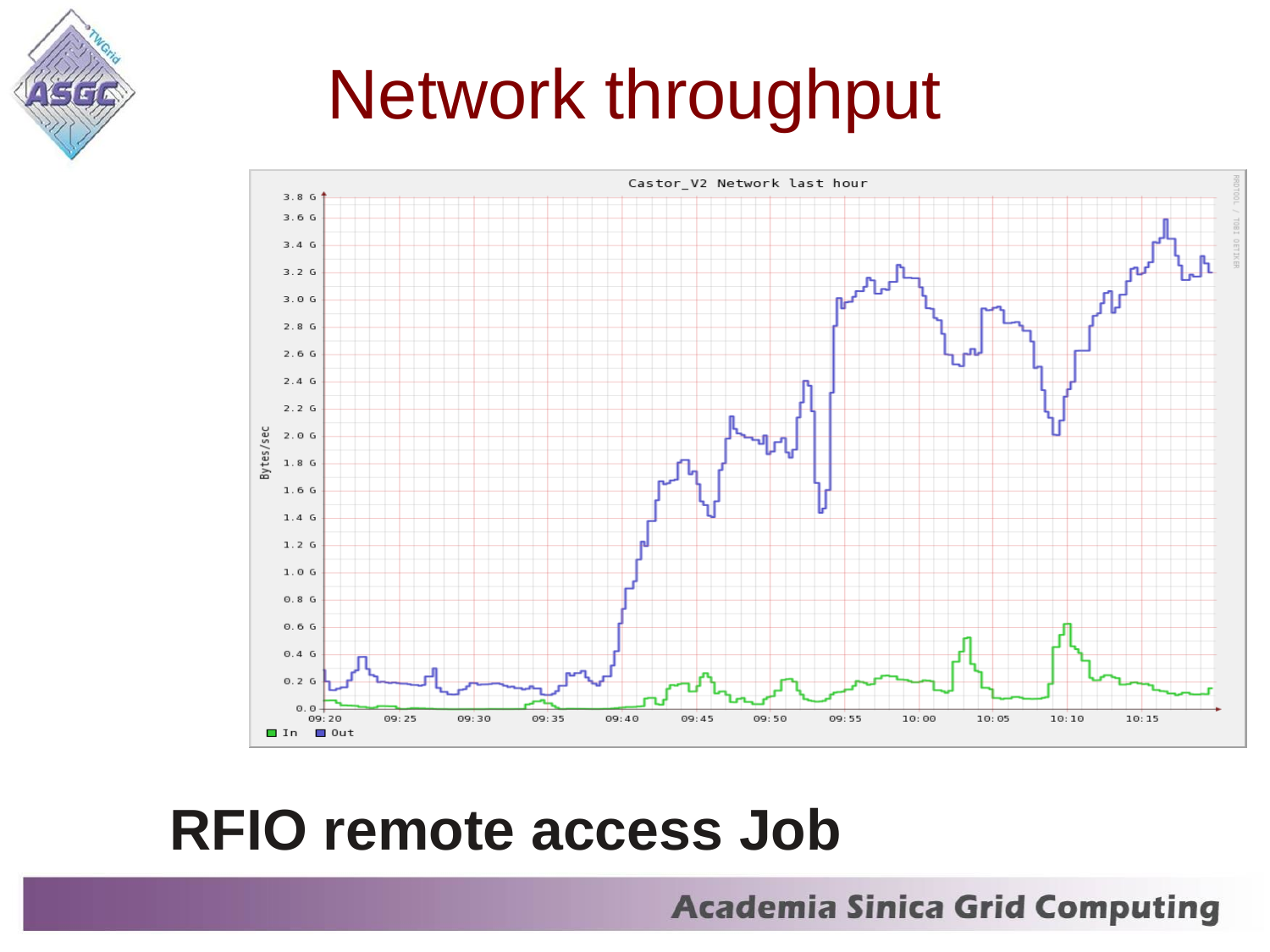### Network throughput



#### **Disk to disk copy**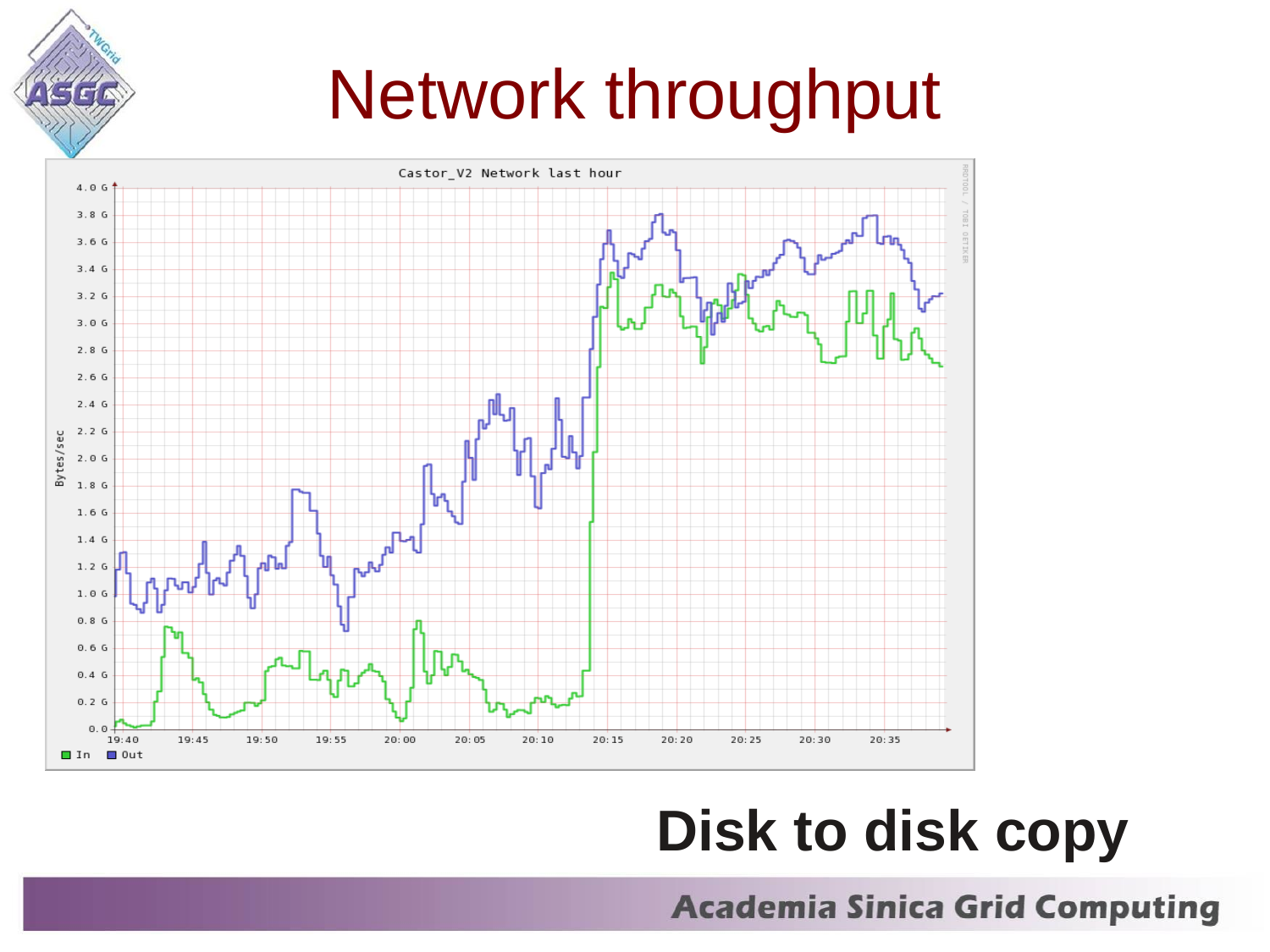



- It failed from time to time...
- Recover it from time to time.
- Most of them were H/W error.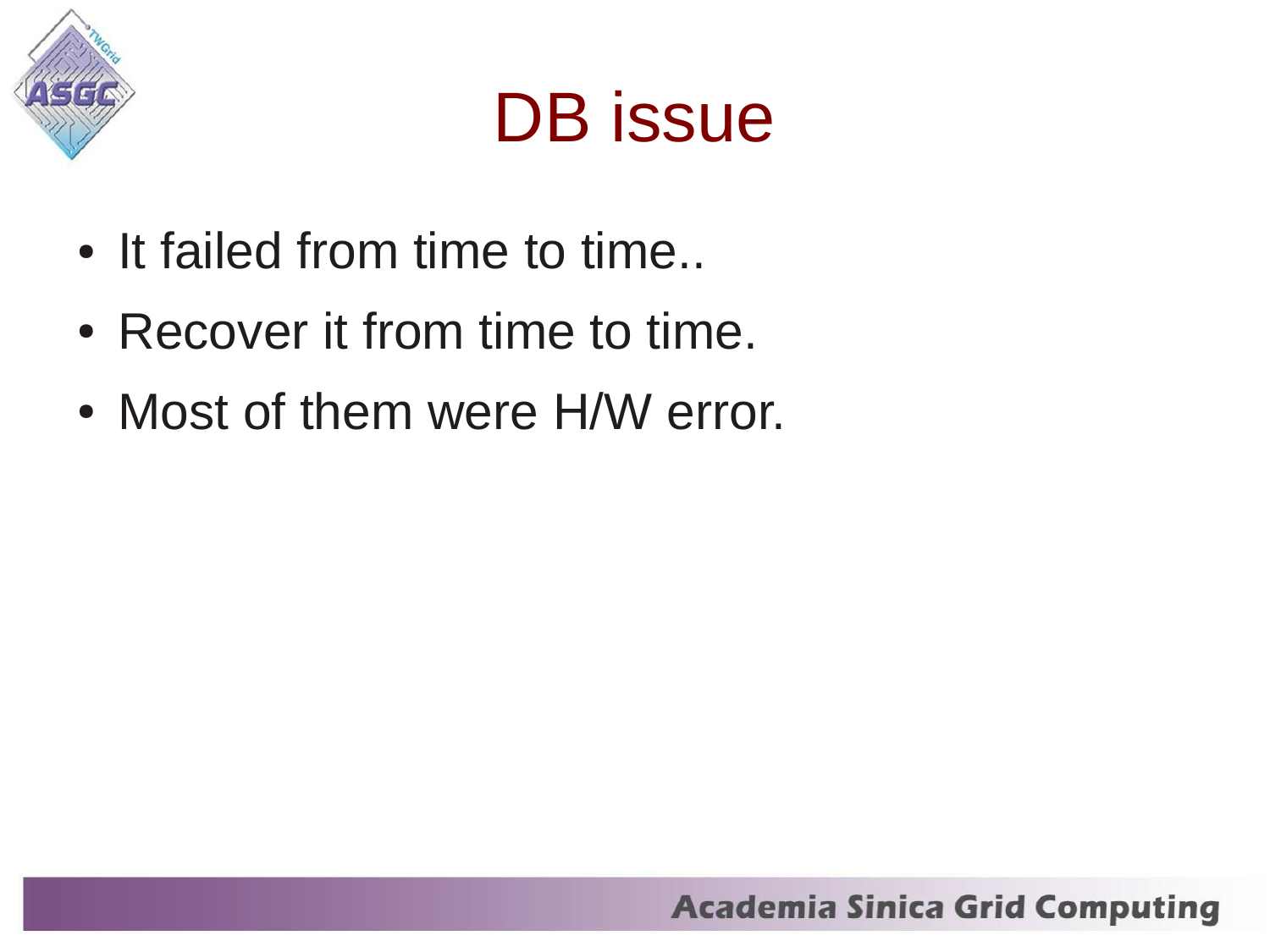

### Castor DB re-configuration (before)

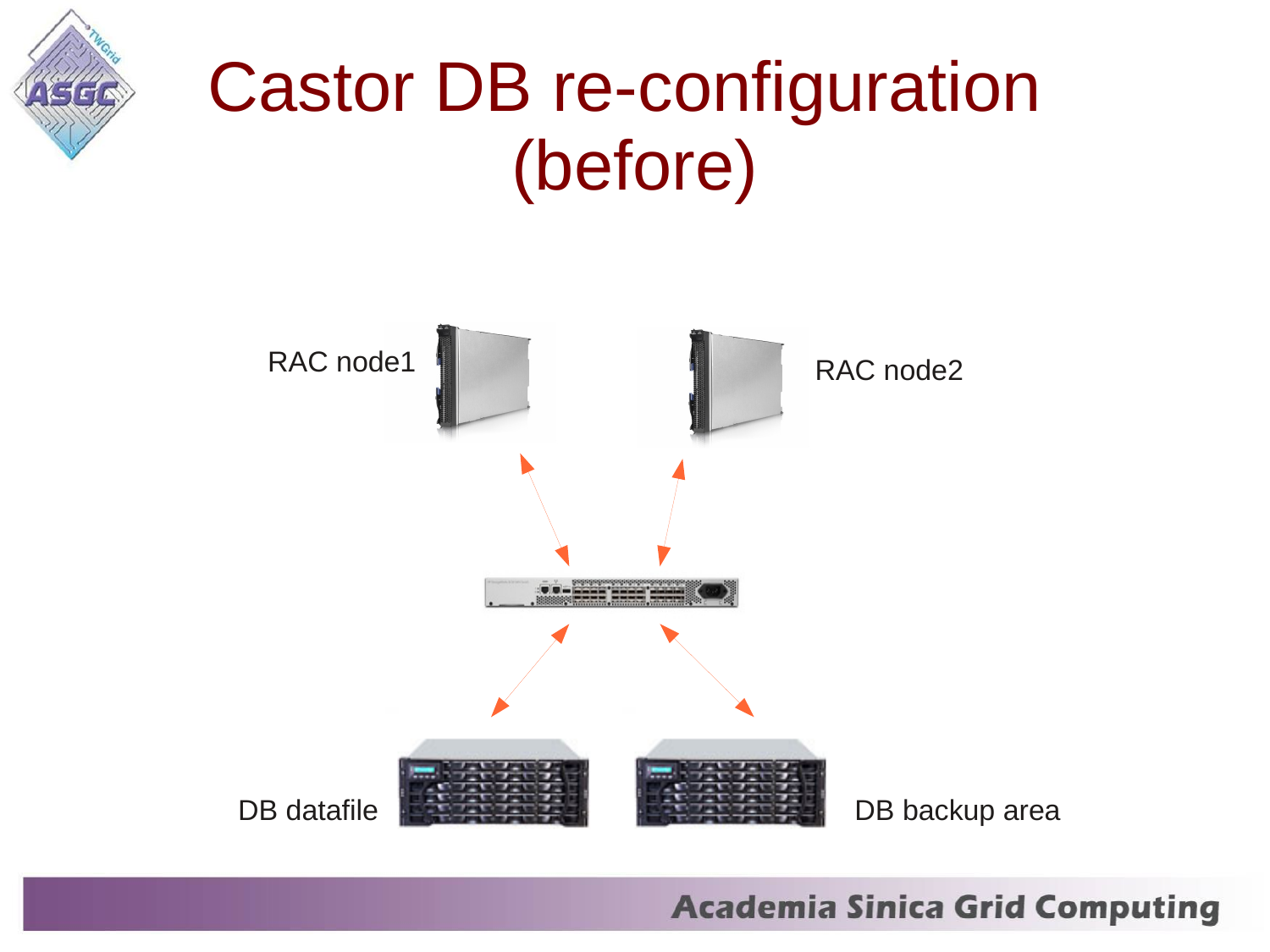

### Castor DB re-configuration (After)

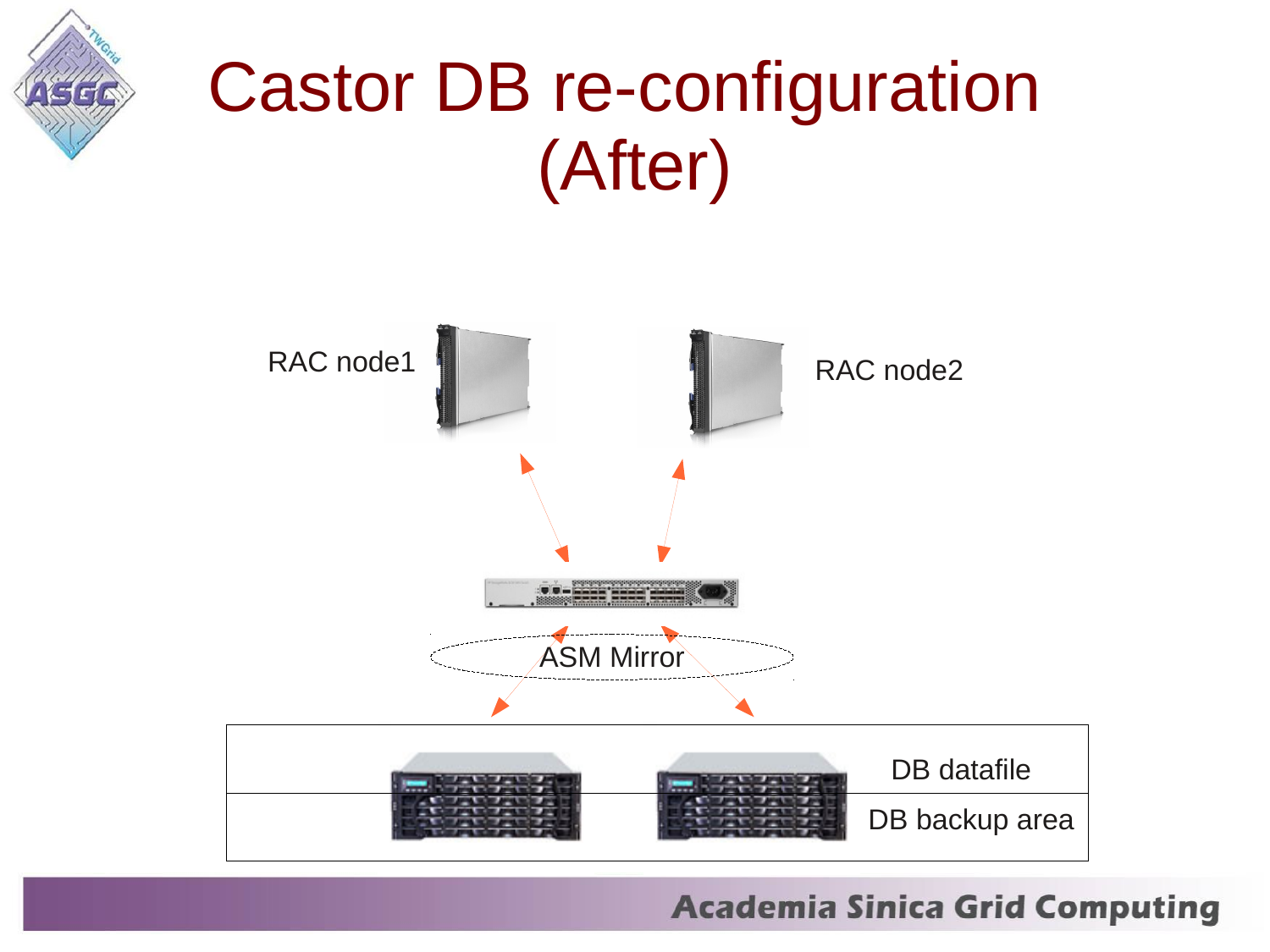

## Castor upgrade plan

- Current version: 2.1.11-9
- Target version: 2.1.13-5 (at least)
- Need to upgrade Oracle instance first
	- $10G \rightarrow 11G$
	- On its way...
- Will be postponed maybe after CERN close.
- We will upgrade tape server first in order to fix bug for IBM tape library.
	- It is coming with new tape server deployment.